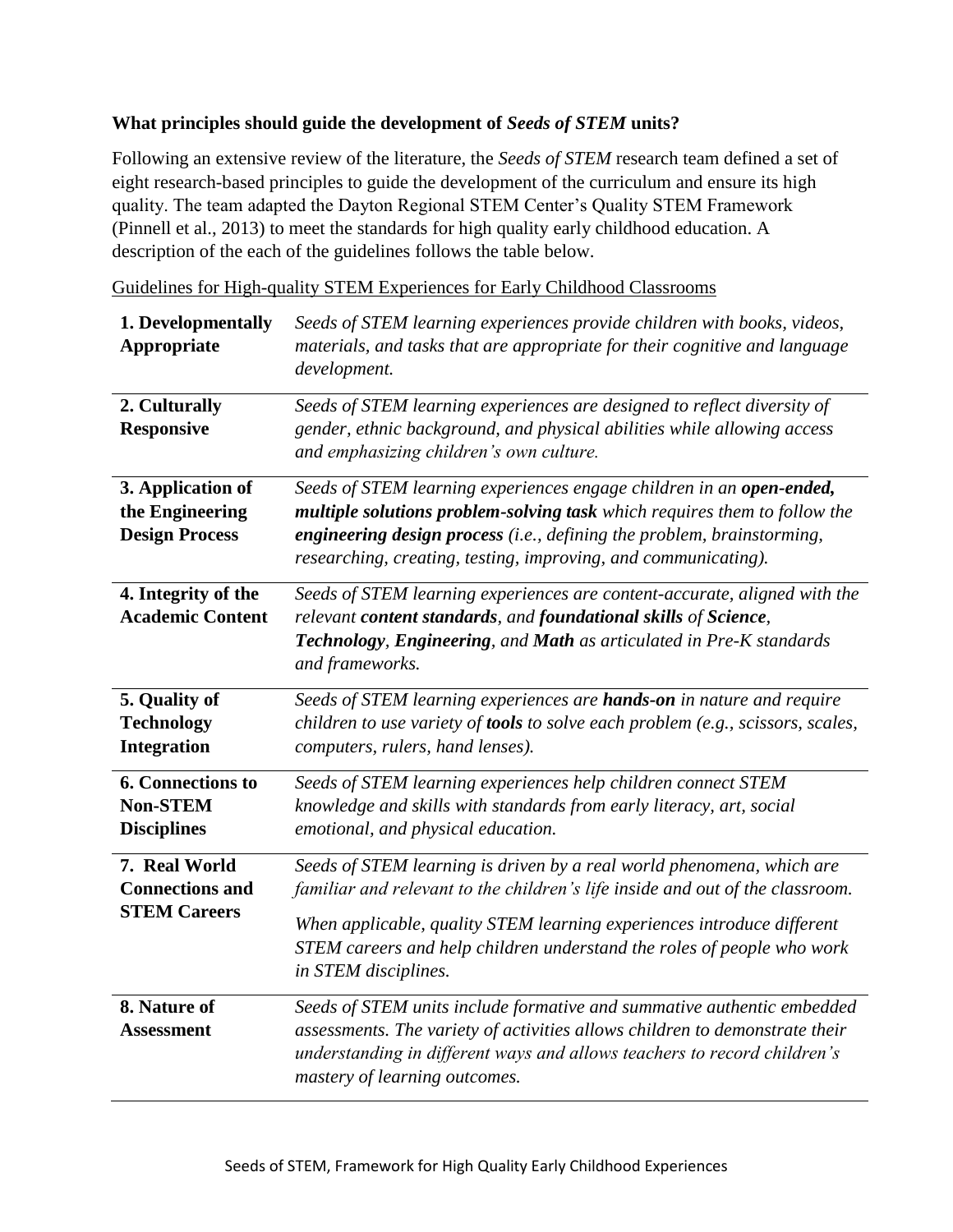*Developmentally appropriate.* Head Start classrooms are comprised of children of various ages, and often include a wide range of skills, abilities, and language backgrounds (Cabell et al., 2011). To ensure that each unit of the curriculum is developmentally appropriate the team relied on the National Head Start Child Development and Early Learning Framework (2010), and the Massachusetts Framework for Science, Technology, and Engineering for Pre-K (2014) to define the learning outcomes of the curriculum. The developer teachers proposed activities and tasks that cater to their multi-age and multi-ability classrooms. Through the iterative process of trial, feedback, and revisions, we were able to select only the activities that were proven to engage all children, including children who are dual language learners (DLLs). To increase engagement with the curriculum, the development team created a character, Problem Panda (exemplified by a stuffed animal), that visits the children in each unit to present a new problem.

*Culturally responsive*. Research shows that cultural contexts affect young children's cognitive, social, and emotional development, as well as their approaches to learning (Bowman, Donovan, & Burns, 2001; Genishi & Goodwin, 2008). A school's culture may differ greatly from a minority group's home culture. New (1999) called for early childhood teachers to embrace children's home culture and model the coexistence of different cultures. This allows children of minority cultures to value their home culture and the school (majority) culture, and learn to celebrate the differences in people's identities. Culturally-based education recognizes the language, experiences, values, and knowledge of children, their families, and their communities, and includes elements of children's home culture into the daily curriculum (Dubosarsky et al., 2011). The *Seeds of STEM* curriculum addresses cultural responsiveness by using books, images, and scenarios that represent a diversity of cultures, allowing children to identify and feel included in the units, while learning to respect other cultures. In addition, research suggests that parent-teacher collaboration supports student learning, and parental involvement is associated with academic and social competence (Powell, Son, File, & San Juan, 2010). To build on these findings, each unit plan includes extension activities and homeconnections ideas for engaging the family with the topic of the unit.

*Application of the Engineering Design Process.* The research team strongly believes that the process of problem solving is the heart of STEM education, and therefore the process should be taught explicitly through the curriculum. The problems that are presented to the children should be open ended and allow for multiple solutions. To support the curriculum's mission of teaching children how to solve problems, and with full understanding that the process may be too abstract for young children, *Seeds of STEM* engages the teachers in creating a visual aid of the problem-solving process. The visual, which looks differently in each classroom, is introduced during the first unit and being referred to multiple times in every unit of the curriculum. The teachers created the problem-solving visuals during a workshop, using vocabulary words and images that fit their students' understanding. It was important to the research team that every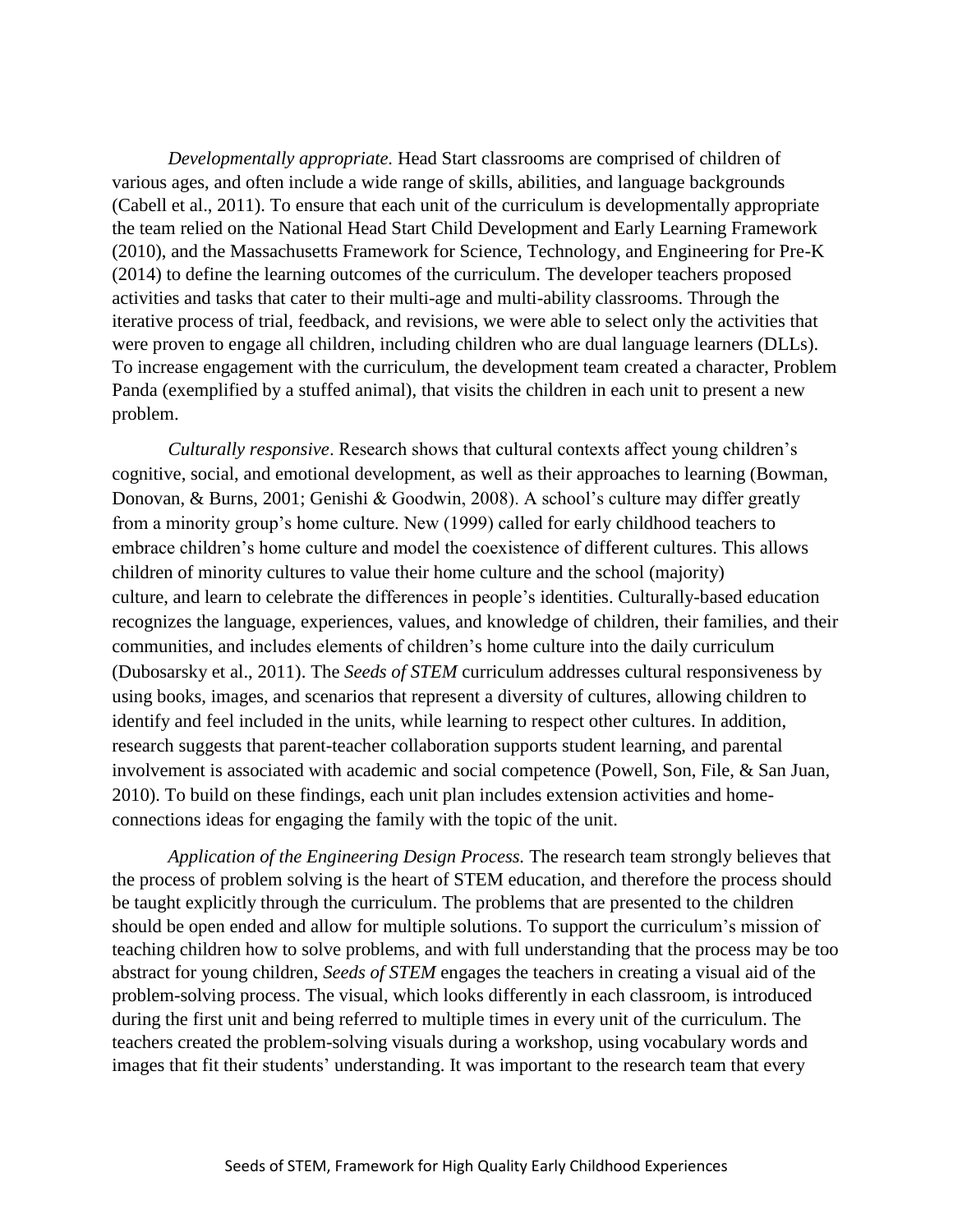classroom team will create their own visual, thus increasing the ownership of teaching the process. A few examples of teachers' visuals are found in figure 2.



Figure 2: visuals of the problem-solving process

*Integrity of academic content.* Based on the authors' experience of conducting STEM professional development workshops with P-12 teachers, often times STEM projects are designed as 'add-on' experiences, for example 'egg drop' or bridge building challenges, without making clear connection between the STEM challenge and the instructional core ideas (academic standards). The *Seeds of STEM* problems and tasks are aligned with science, math, or literacy standards, in order to make connections between STEM (engineering in particular) and the rest of the pre-K curriculum, and prepare children to become problem solvers in any subject. As described earlier, each one of the *Seeds of STEM* units is aligned with NGSS core-ideas, as well as the MA science, technology, engineering standards for Pre-K, and the Head Start Framework.